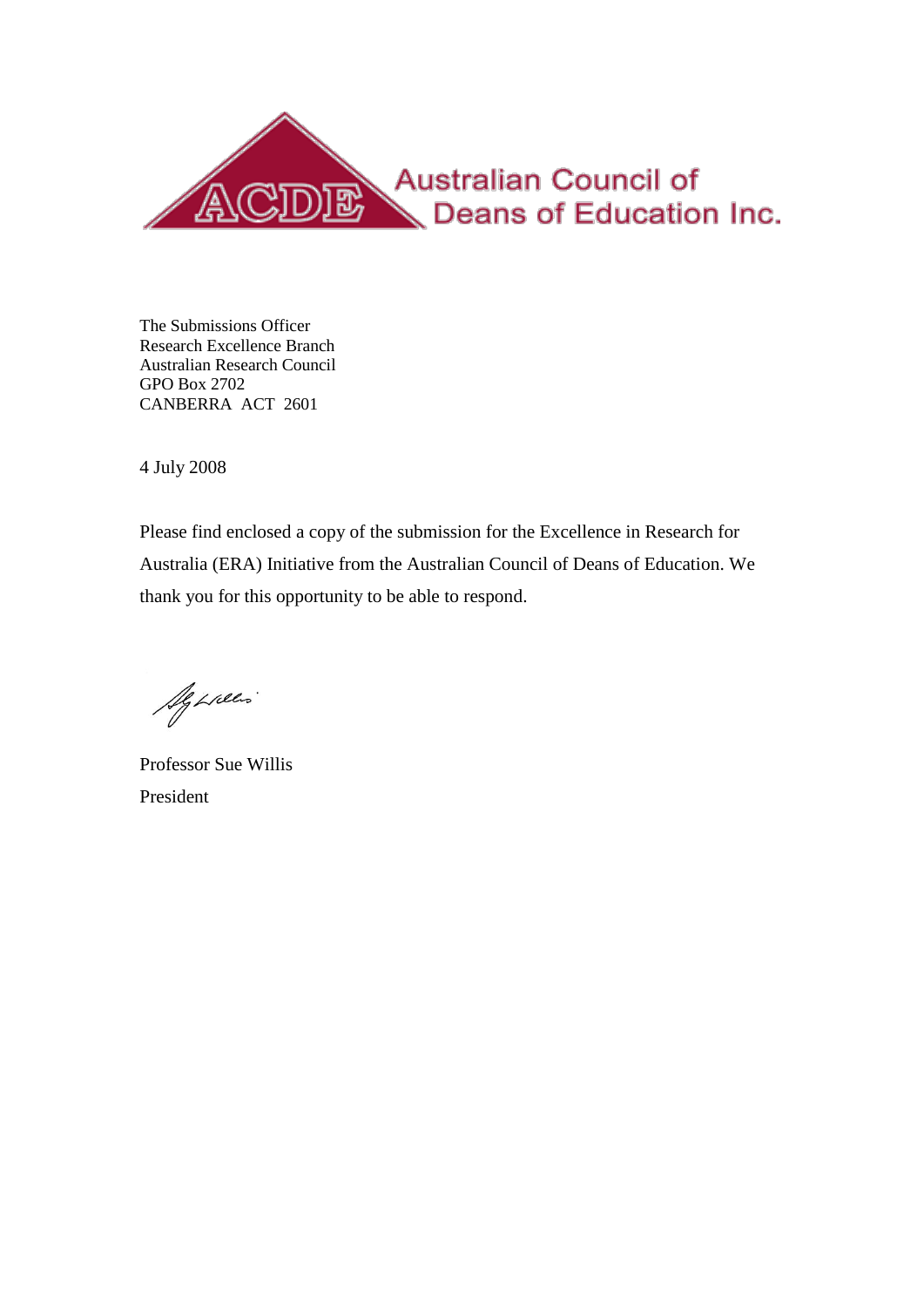

## **Australian Government**

## **Australian Research Council**

## **Excellence in Research for Australia (ERA) Initiative**

# **Making a Submission in Response to the** *ERA Consultation Paper*

**June 2008**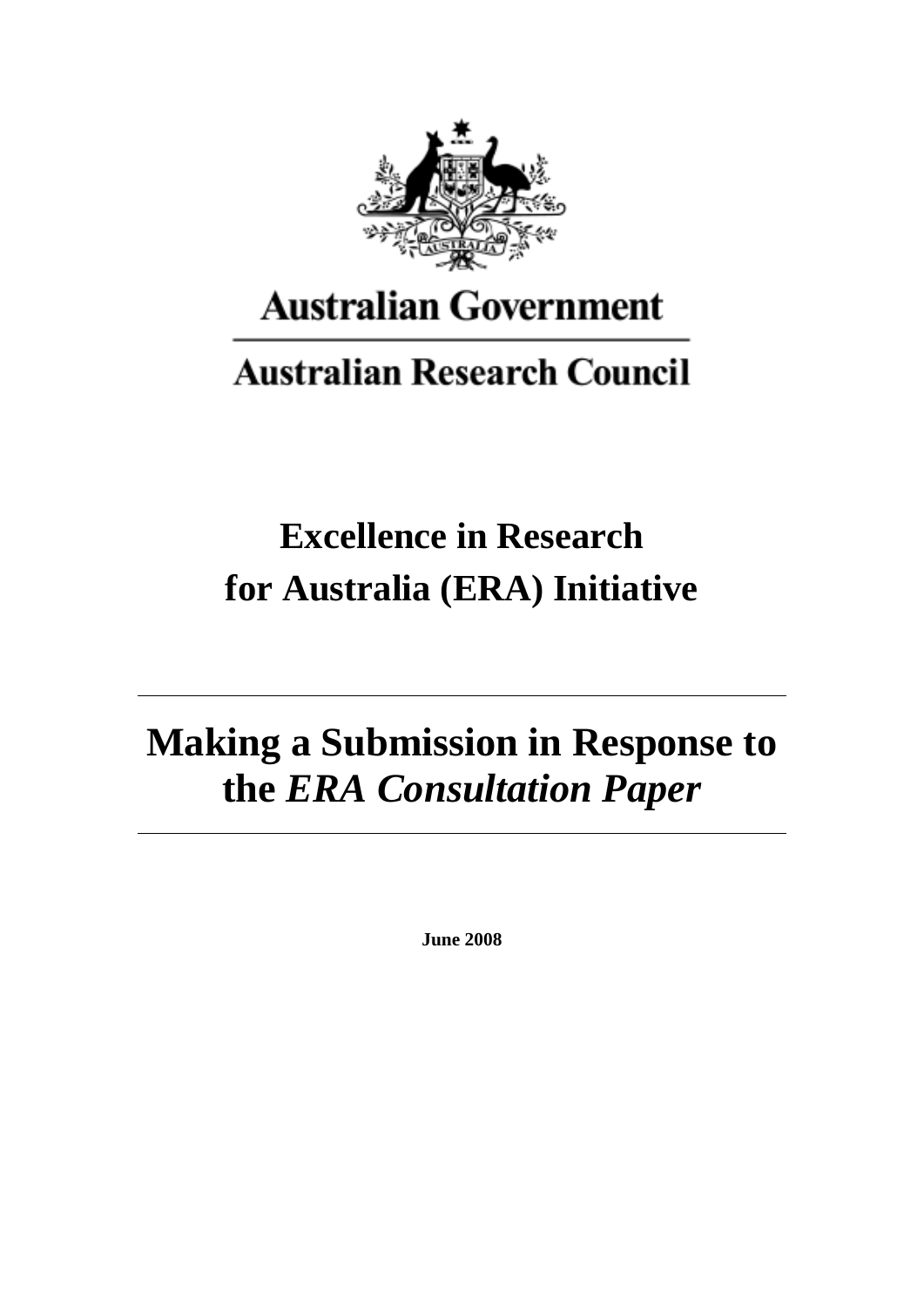## **EXCELLENCE IN RESEARCH FOR AUSTRALIA (ERA) INITIATIVE: CONSULTATION PAPER**

### **How to Make a Submission**

This document contains notes to assist organisations prepare a submission, as well as the conditions for making a submission. Additionally it contains a submissions pro-forma that should be used for making a submission to the consultation paper on the ERA initiative.

#### **How do I make a submission?**

Submissions can be emailed, faxed and/or posted to the ARC.

Please note that only one submission can be made by each invited organisation.

Please provide your responses to the issues in the relevant spaces on the pro-forma.

If you choose not to respond to some of the issues, please do not delete the issue box, just leave the response area blank or enter "Nil Response".

If you have any comments on areas not addressed in this pro-forma please enter them in the space provided at the end of your submission.

#### **Will my submission be published?**

A report analysing the submissions may be prepared by the ARC in which case submissions or parts of submissions may be included in the report. Organisations may request not to have their details made public.

You should be aware that the ARC may be required to release the details of any submission (or parts of it) by the operation of law (for example, if required to do so by Parliament). The ARC can, therefore, give no undertakings that your submission (or parts of it) will never be made publicly available. If you have any concerns about this, the ARC suggests that you obtain your own legal advice.

#### **Other conditions of making a submission**

The ARC will neither consider nor publish any submission that, in the ARC"s opinion, contains material that is or may be defamatory, insulting or otherwise inappropriate.

The ARC may include a statement to the effect that the ARC does not necessarily agree with the submission (or part of the submission) and the views expressed in it are those of the author. A statement of this type may accompany any submission or part thereof that the ARC makes publicly available or includes in any report.

The ARC will not treat any information in any submission as confidential to any person.

Other conditions of making a submission are described elsewhere in these notes and in the pro-forma for making a submission.

The ARC may use, reproduce and adapt any submission in whole or in part for any purpose described in these notes or the pro-forma (the "**ARC's Rights**"). Each individual and organisation making a submission must ensure that the ARC"s Rights are not in conflict with (or that all relevant consents have been obtained in relation to) any right of any person,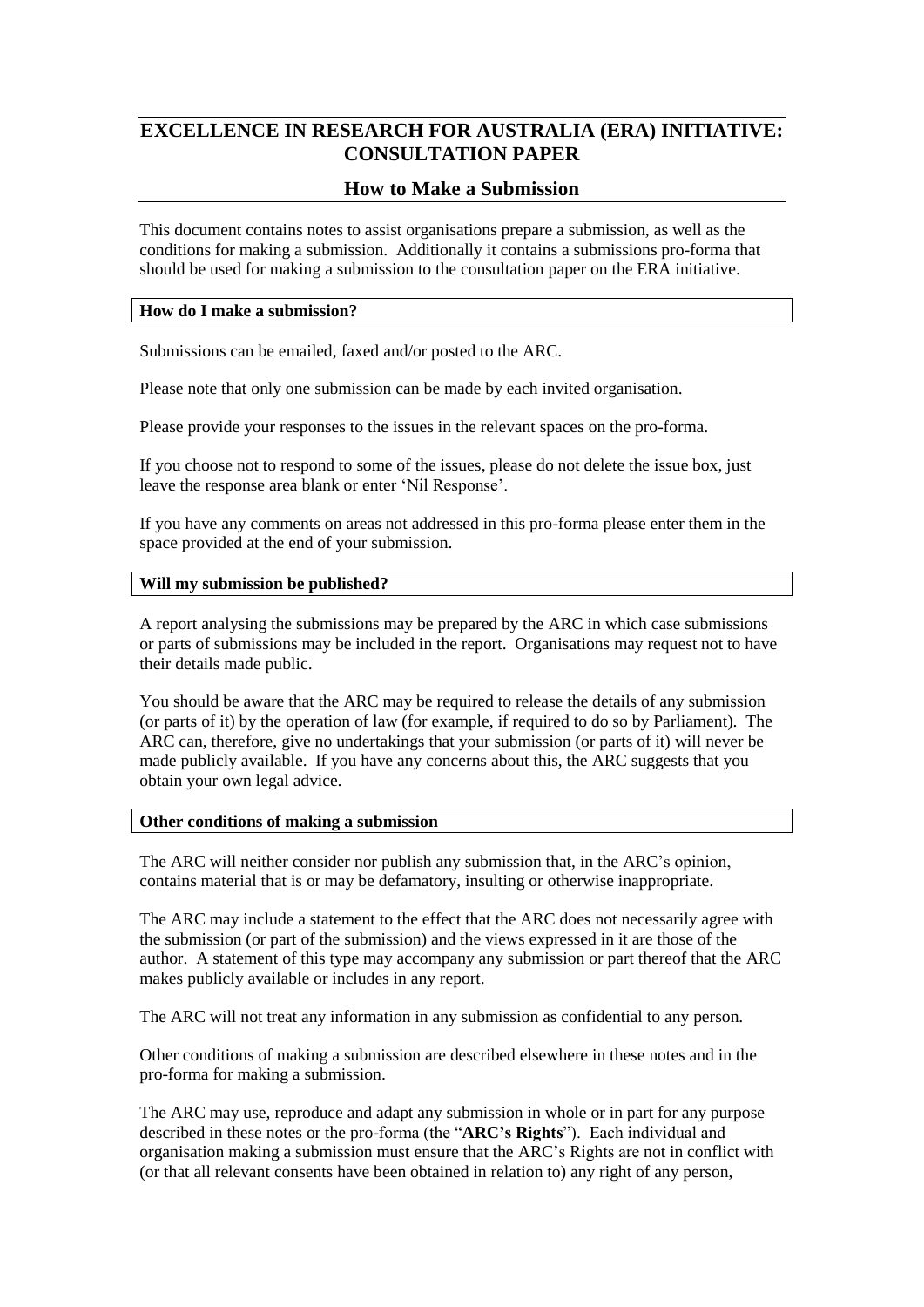including copyright, moral rights (as defined in the *Copyright Act 1968*) and any right to control the use or disclosure of information.

#### **Where do I send my response?**

**Email** submissions can be sent to [era@arc.gov.au](mailto:era@arc.gov.au)

**Fax** submissions can be sent to **(02) 6287 6601**.

A signed hard copy of the submission should also be sent to:

**The Submissions Officer Research Excellence Branch Australian Research Council GPO Box 2702 CANBERRA ACT 2601**

The closing date for all submissions is **30 June 2008.**

If you have any questions regarding the pro-forma or any other aspect of making a submission, please contact the Research Excellence Branch at [era@arc.gov.au.](mailto:era@arc.gov.au)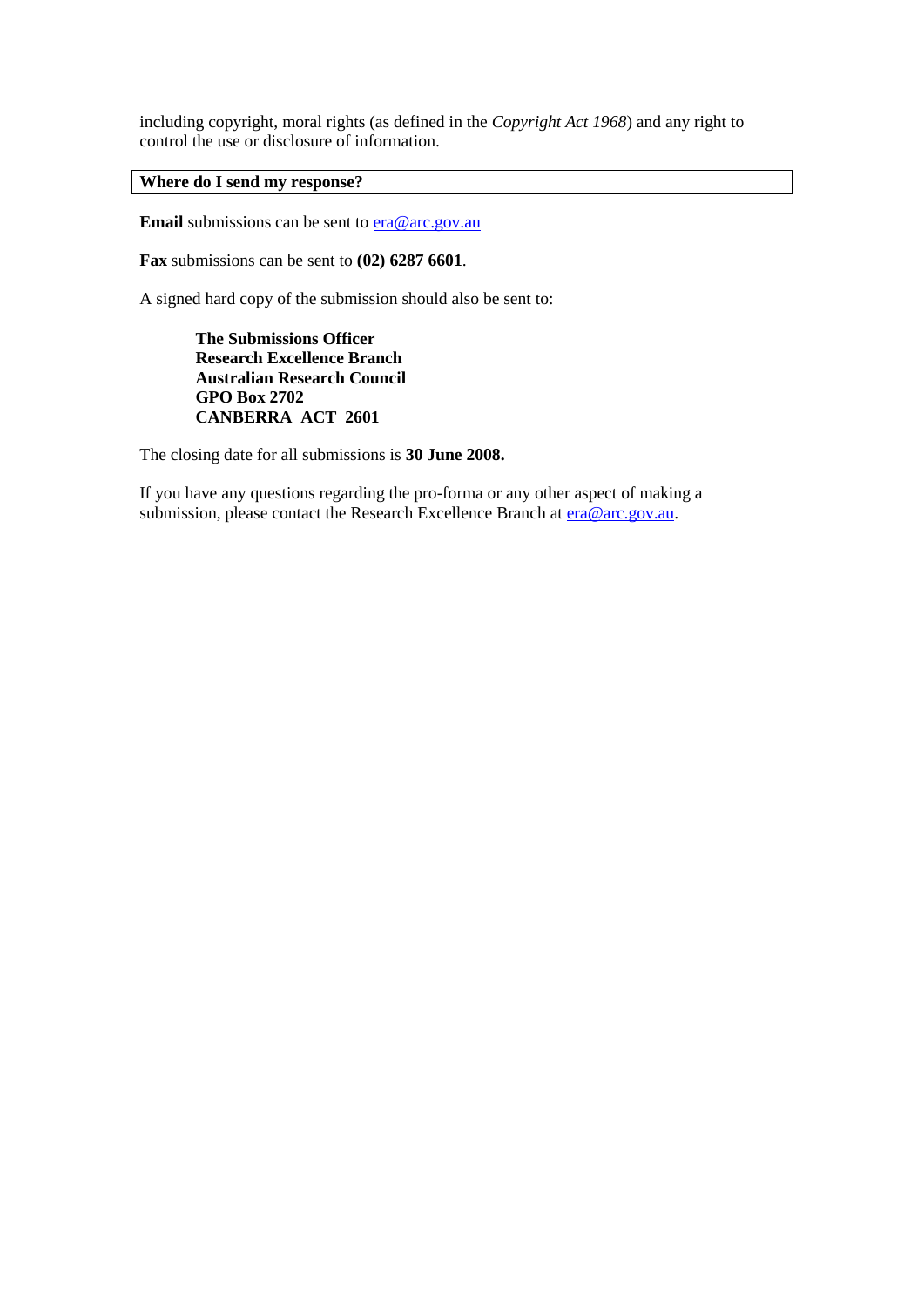## **EXCELLENCE IN RESEARCH FOR AUSTRALIA (ERA) INITIATIVE: CONSULTATION PAPER**

#### **Submission Cover Page**

| Organisation<br>Name (if<br>applicable) | Australian Council of Deans of Education |              |     |          |      |  |
|-----------------------------------------|------------------------------------------|--------------|-----|----------|------|--|
| Address                                 | <b>Faculty of Education</b>              |              |     |          |      |  |
|                                         | Monash University                        |              |     |          |      |  |
| City                                    | Clayton                                  | <b>State</b> | Vic | Postcode | 3800 |  |

| Name of<br>Contact<br>Person | Professor Sue Willis |       |                                          |  |  |
|------------------------------|----------------------|-------|------------------------------------------|--|--|
| Position                     | President            |       |                                          |  |  |
| Phone                        | 03 9905 2800         | Email | Sue. Willis @ education. monash. edu. au |  |  |

Does the organisation consent to having its submission identified in a report on the outcomes of this submission process to be prepared by the ARC, which could be made publicly available on the ARC's website?  $(Y/N)$  Yes

| Name of<br>Authorising<br>Person | Professor Peter Renshaw         |       |                     |  |
|----------------------------------|---------------------------------|-------|---------------------|--|
| Position                         | Secretary & Treasurer ACDE      |       |                     |  |
| Phone                            | 07 3365 6227                    | Email | p.renshaw@uq.edu.au |  |
| Signature                        | (required for hard copies only) |       |                     |  |

Please ensure that all details on this page are completed.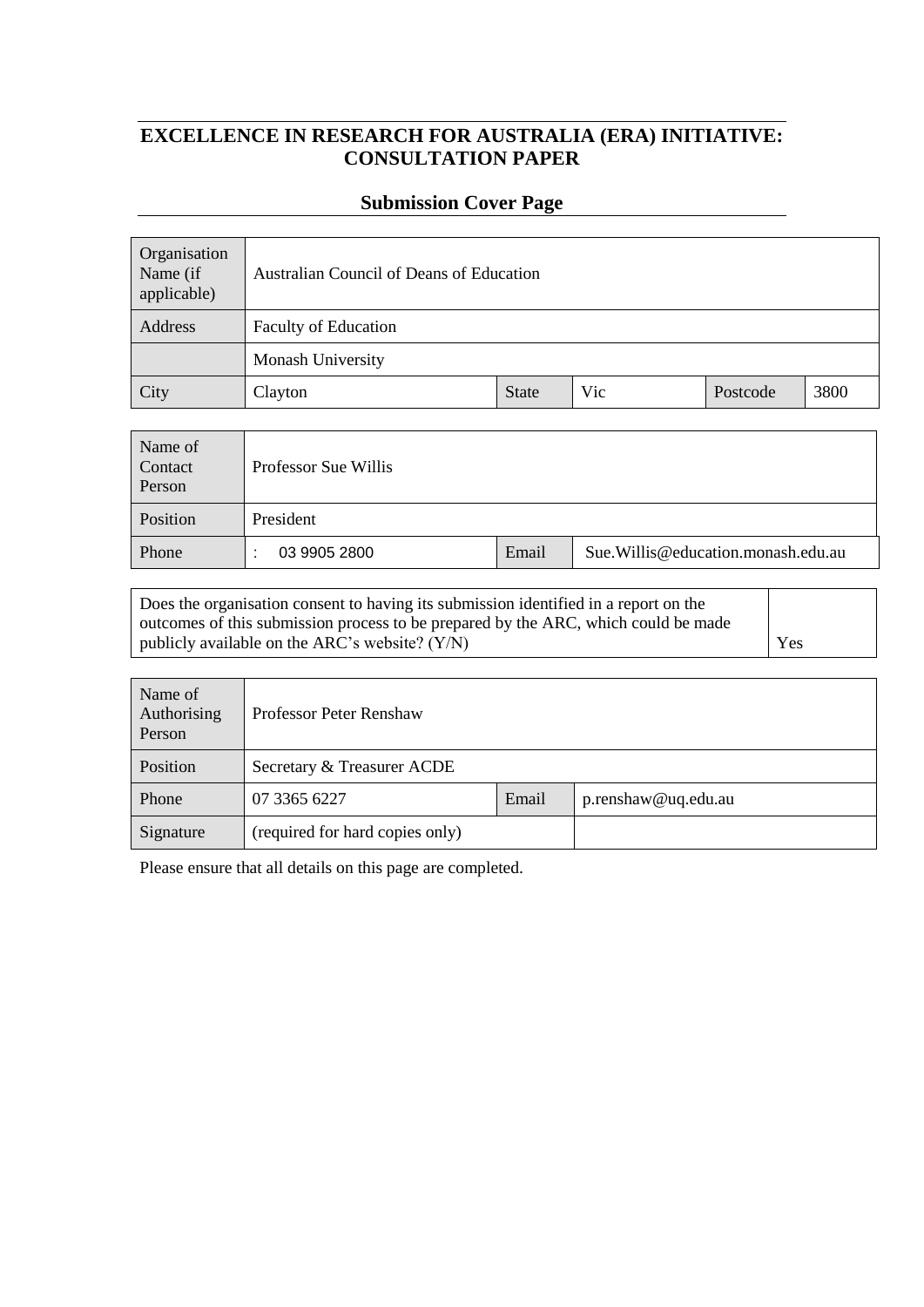### **Issues for Response**

The ARC is seeking feedback from the sector on the issues raised in the Consultation Paper. These issues are highlighted in the pink boxes throughout the Consultation Paper and listed below.

#### *Measures of Research Activity and Intensity, pages 7 and 8*

1. *For the 2008 clusters of ERA, research activity and intensity data will be collected at the two-digit FoR level. Collecting this data at four-digit FoR level over the longer term would provide greater granularity of analysis and reporting. We welcome feedback on any implications that this requirement will have for the span of the reference period in terms of retrospective data collection.*

## RESPONSE:

In those clusters where staff research activity is spread across FoR codes as is the case with Education (Economics of Education now with 1402; Educational Policy now with 1605; Sociology of Education now with 1608; Educational Psychology now with 1701; Educational Linguistics now with 2004; History and Philosophy of Education now with 2202) it will be difficult to accurately calculate FTE staff numbers related to each two digit FoR. A staff members' research activity may spread across multiple FoRs although their salary and support costs will be borne by a Faculty or School of Education. Evaluating the research productivity of groups sensibly will be impossible and "results" potentially invidious if staff allocation and output allocation does not match.

*2. We recognise that non-salaried staff (honorary and adjunct) often contribute to the overall research effort of an institution. Therefore, we are seeking comments on the extent (if any) to which these researchers should be incorporated into staff FTE reporting.*

## RESPONSE:

Non-salaried staff can be active and productive researchers. It is relevant to report their research activity associated with a specific group of researchers but we would prefer that such activity was reported separately from that of salaried staff.

## *Indicators of Research Quality, page 8*

*3. Are there other core indicators of research quality that could readily be included?*

## RESPONSE:

The ERA consultation paper notes on page 8 that "all research quality indicators will be collected by four digit FoR." For education research this is problematic because significant areas of educational research have been distributed across seven noneducation FoR 4 digit codes and across two broad clusters (2 and 4). The interdisciplinary and cross-disciplinary nature of education research creates specific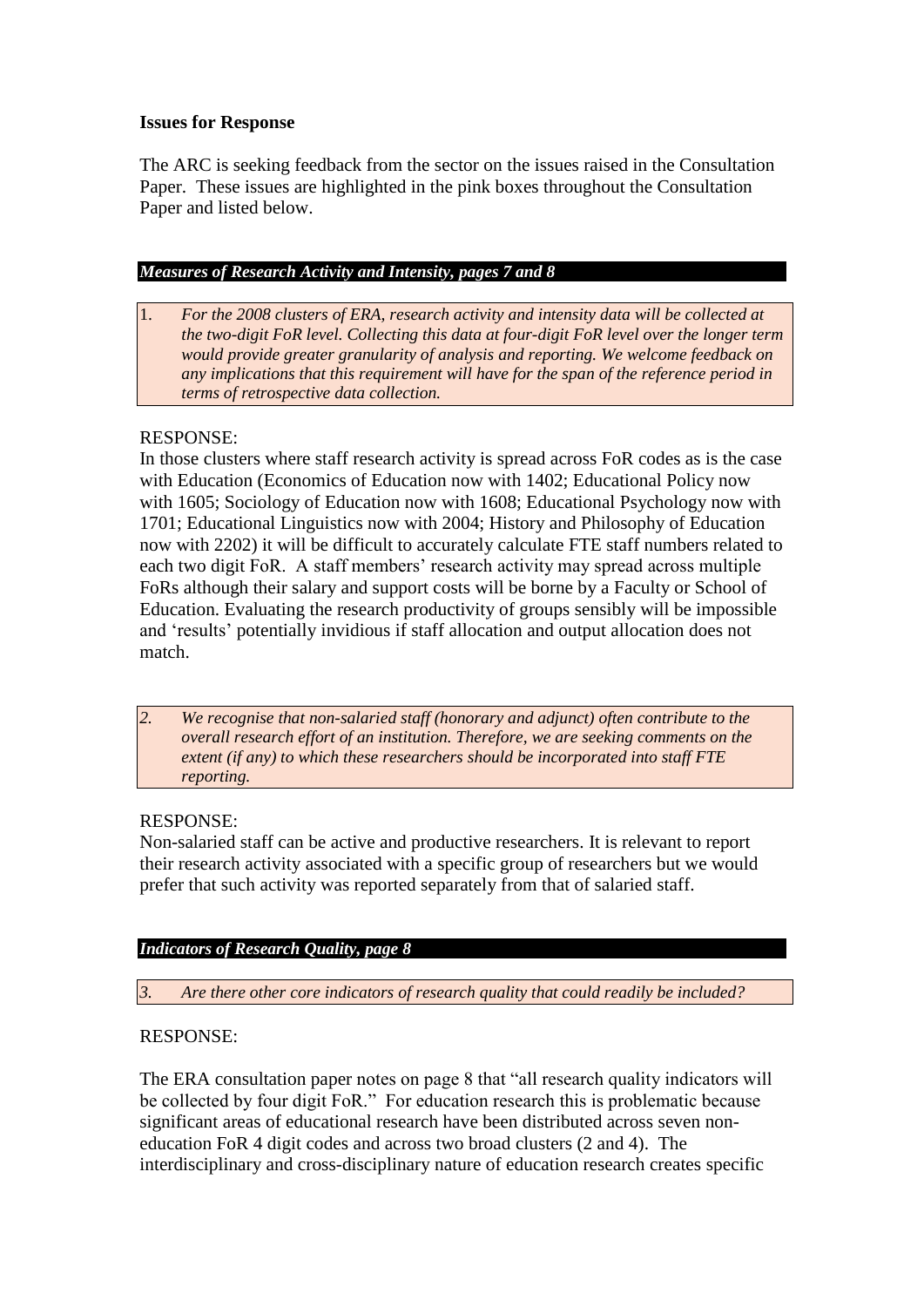difficulties in representing accurately the quality of research being conducted at an institution. Researchers conducting research in the sociology of education, the history and philosophy of education, in educational psychology, in the economics or politics of education, and in educational policy are most likely to be situated in a School or Faculty of Education. They collaborate with colleagues and postgraduate students within that grouping but have their outputs collated in different non-education FoRs and across clusters.

We suggest, therefore, that to accurately capture the quality of the research output in Education at an institution, all categories of Education research should be collated and reported under a single heading (that is, the FoR codes in 13 as well as relevant education FoR four-digit codes in 14, 16, 17, 20 and 22).

An associated issue is the relative status of education journals within other disciplinary FoRs and clusters. The ranking of a journal by the education academic community may not be consistent with the ranking by another disciplinary group simply because the journal is a not a mainstream outlet for the majority of researchers in that FoR.

Re ranking conferences:- it would be difficult to rank the comparative status of conferences in the field of education either nationally or internationally. If such a ranking were to be attempted, it would need to be coarse and as such it would not be sufficiently discriminating to be worth the effort. Any attempt to rank conferences would require close consultation with the researchers in the field. Conferences in Education are either specialist conferences focussing on quite narrow fields of research (mathematics education; science education; history and philosophy of education) or else inclusive generalist national conferences such as AARE; ATEA, or international conferences such as AERA; BERA; EARLI. Each type of conference attracts different participants and provides specific opportunities for networking and reaching targeted audiences.

Re ranking publishers:- publishers have been amalgamated, consolidated, sold and bought over the past few years and have changed their practices and their intended audiences in ways that are difficult to track accurately. Given that Educational Researchers do publish much of their research output in books, there would seem to be some benefit in ranking publishers. If this process were to be attempted, however, it would require extensive consultation with researchers in the field and a broad survey of researchers similar to that conducted for journal rankings by AARE

Re the profile of citations:- different disciplines and areas of research have different histories and practices regarding publication outlets, and this needs to be acknowledged in the core indicators. Educational researchers publish their research in themed books as chapters, as research monographs and reports, as well as in refereed journals. Relatively few (<10%) of the Education journal outlets are listed in the ISI (CHASS, 2006), and the citations associated with book chapters, research monographs and reports is less well developed in the ISI system. Thus, ISI measures will be inadequate for discriminating between the quality of educational researchers' output and will tend to privilege specific areas where there are different disciplinary practices – for example, we note the point made by AARE regarding the high citation rates of articles in medical education journals, as well as the high impact factors of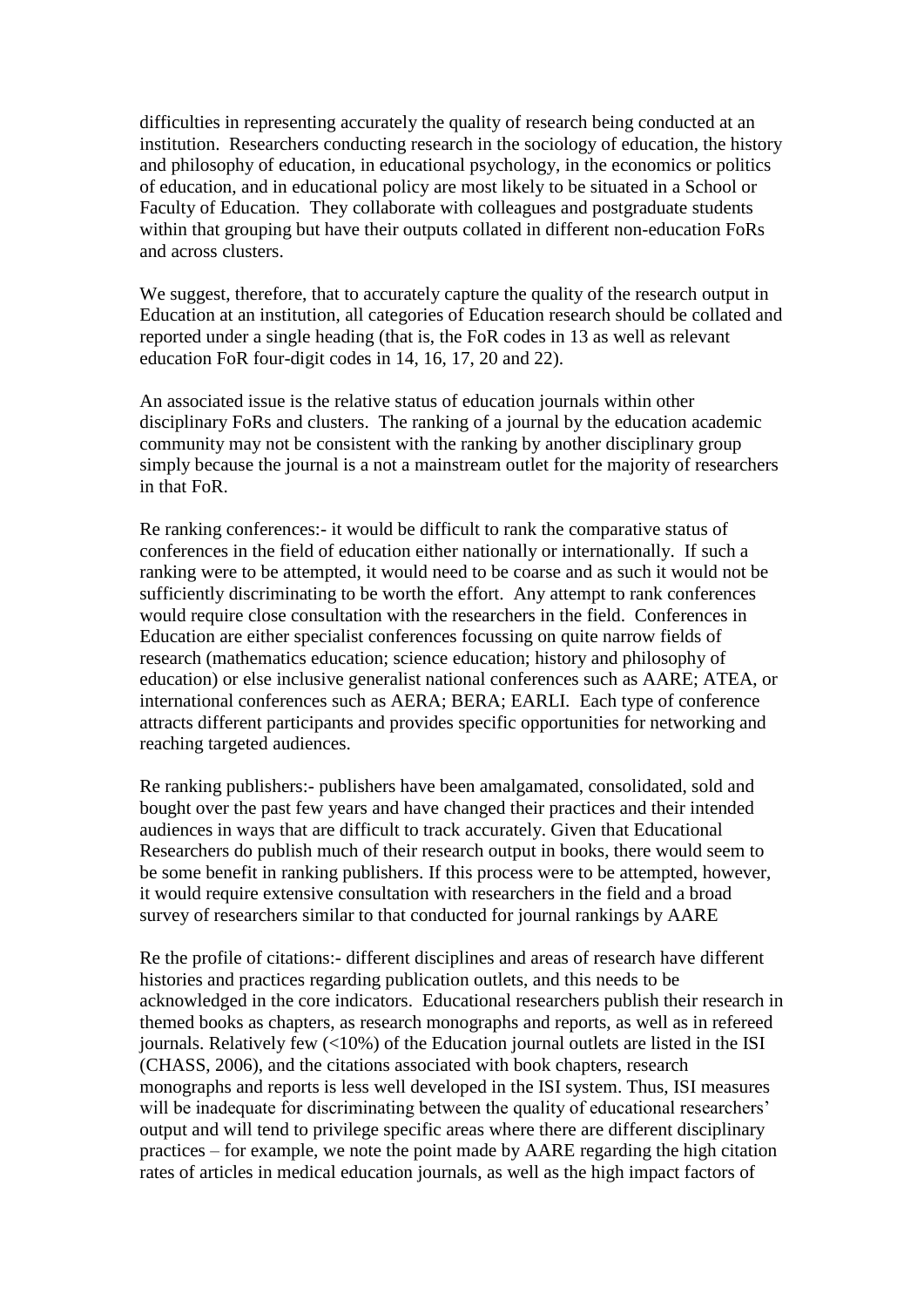articles published in journals dealing with engineering and management education. It is not that articles in these journals are especially outstanding (in comparison to all other education articles) but that the researchers in those fields tap into different practices within the disciplines of medicine, engineering and management. Again, this highlights the practical difficulties of interpreting numerical indices such as ISI citation rates in the interdisciplinary and cross-disciplinary field of Education.

### *Indicators of Success in Applied Research and Translation of Research Outcomes, page 8*

*4. What other discipline-specific measures of excellence in applied research and translation of research outcomes should be considered by the Indicators Development Group, and how should they be benchmarked?*

#### RESPONSE:

Education researchers address issues related to policy and practice in education at various levels and in different sociocultural contexts. Basic research is necessary to understand how these complex systems operate, change and develop. Nonetheless most education researchers seek to translate and apply their research in order to improve practice and influence policy through the collation of research evidence. Thus, discipline-specific measures in applied research are important to educators.

Clearly ARC Linkage grants and other State and Commonwealth awarded research grants should be counted. Beyond counting grants and associated publications in practitioner journal outlets, the influence of researchers on educational policy and practice cannot be easily measured by metrics. Practitioner ranking of journals could be trialled and developed as a metric. Other metrics such as citations in Government Reports and Policy Documents and Initiatives could be trialled and developed for future ERA exercises.

*5. We would welcome suggestions regarding types of practitioner-focussed outlets that may indicate excellence in applied research or translation.*

#### RESPONSE:

This requires specific development and trialling before implementation but in principle it appears to be a feasible addition

#### *Research Income Data, page 9*

*6. How feasible is it to collect category 2-4 research income data at four-digit FoR? Are there specific issues for each category for retrospective collection? Are there specific issues for future collections in Category 3?*

#### RESPONSE:

Nil response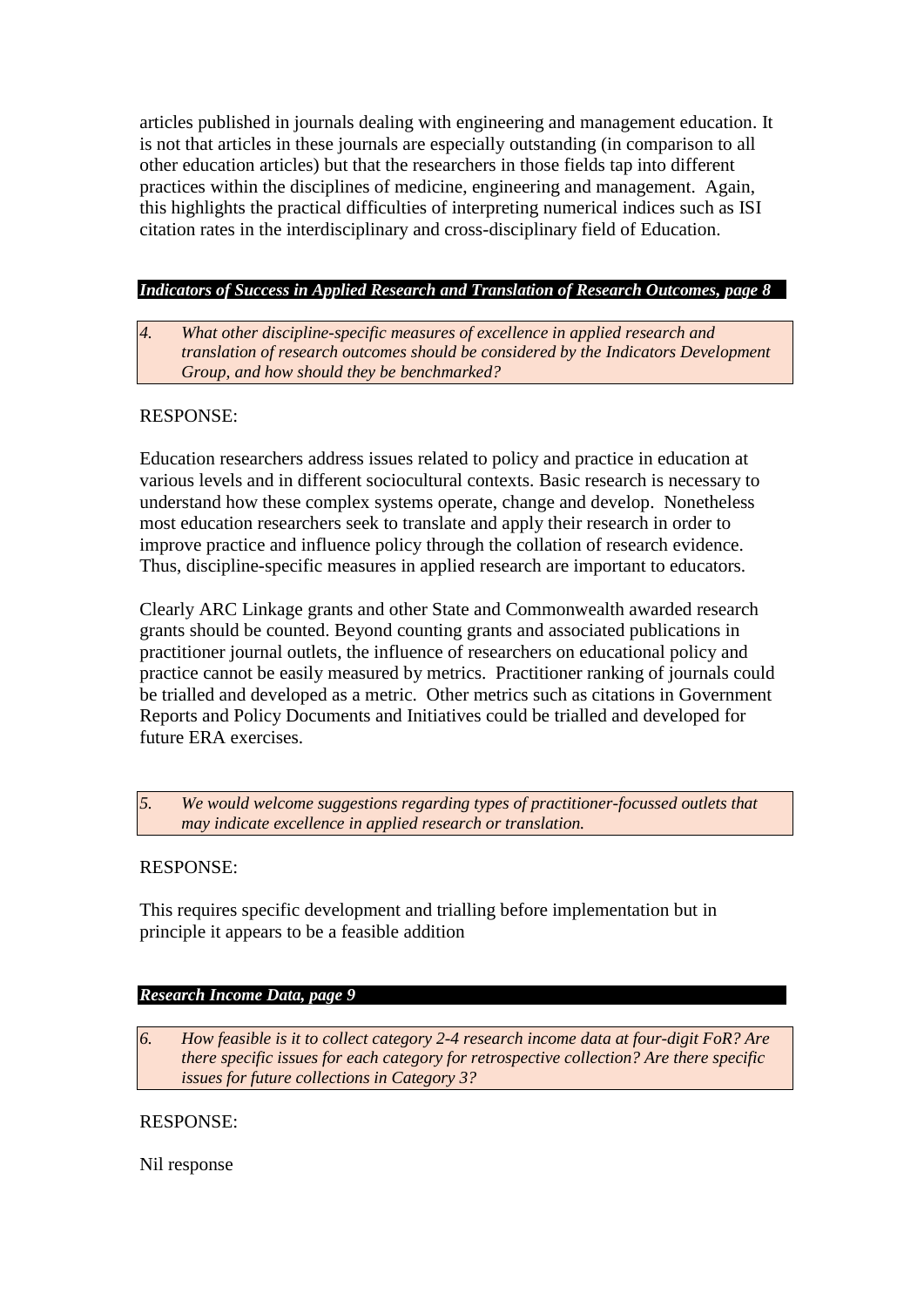*7. Are all the income categories necessary or appropriate? What additional income streams could be collected under Category 5?*

### RESPONSE:

Categories 1 -3 are most relevant to Education researchers. Category 4 income by and large is not relevant to education research. A few individual researchers may be members of CRCs or receive support for CRC related projects.

Of particular relevance to Education researchers are ALTC grants (formerly Carrick grants). In general, income from ALTC should be counted as a National Competitive Grant income because these projects are competitively awarded, reviewed by panels of peers and conducted in a manner similar to other applied education research projects.

#### RESPONSE:

Calculating research income is actually less cumbersome than tracking publications. A three year period for research income could distort the evidence, given that many grants are  $2 - 3$  years in length and researchers are limited in the number of ARC grants (for example) that they can hold and apply for at any time. A longer period than 3 years (5 years) would provide a more consistent and reliable evidence base for the research income of a group.

*9. How practical is it to request numbers of successful grants in addition to research income?*

#### RESPONSE:

We support counting the number of successful grants. Success in peer-reviewed granting schemes is an excellent measure of esteem regardless of the \$\$ value of the research project. Depending on the topic and focus of the research, some projects do not require large sums of money. For example, we know of many practitioner oriented research projects that have modest budgets but involve networks of teachers and researchers in applied research of considerable influence and relevance. These kinds of projects – that are supported by peer-reviewed granting bodies - should be held in high esteem and therefore counted in the ERA.

#### *Research Publications Data, page 10*

*10. A list of other possible publications types is provided in Appendix B of the Consultation Paper. We are seeking feedback on whether there is support for these types to be included for individual disciplines and whether these categories are appropriately identified.*

*<sup>8.</sup> What would the most useful research income reference period be for ERA, considering this does not need to be the same as the six-year publications reference period (see page 10)?*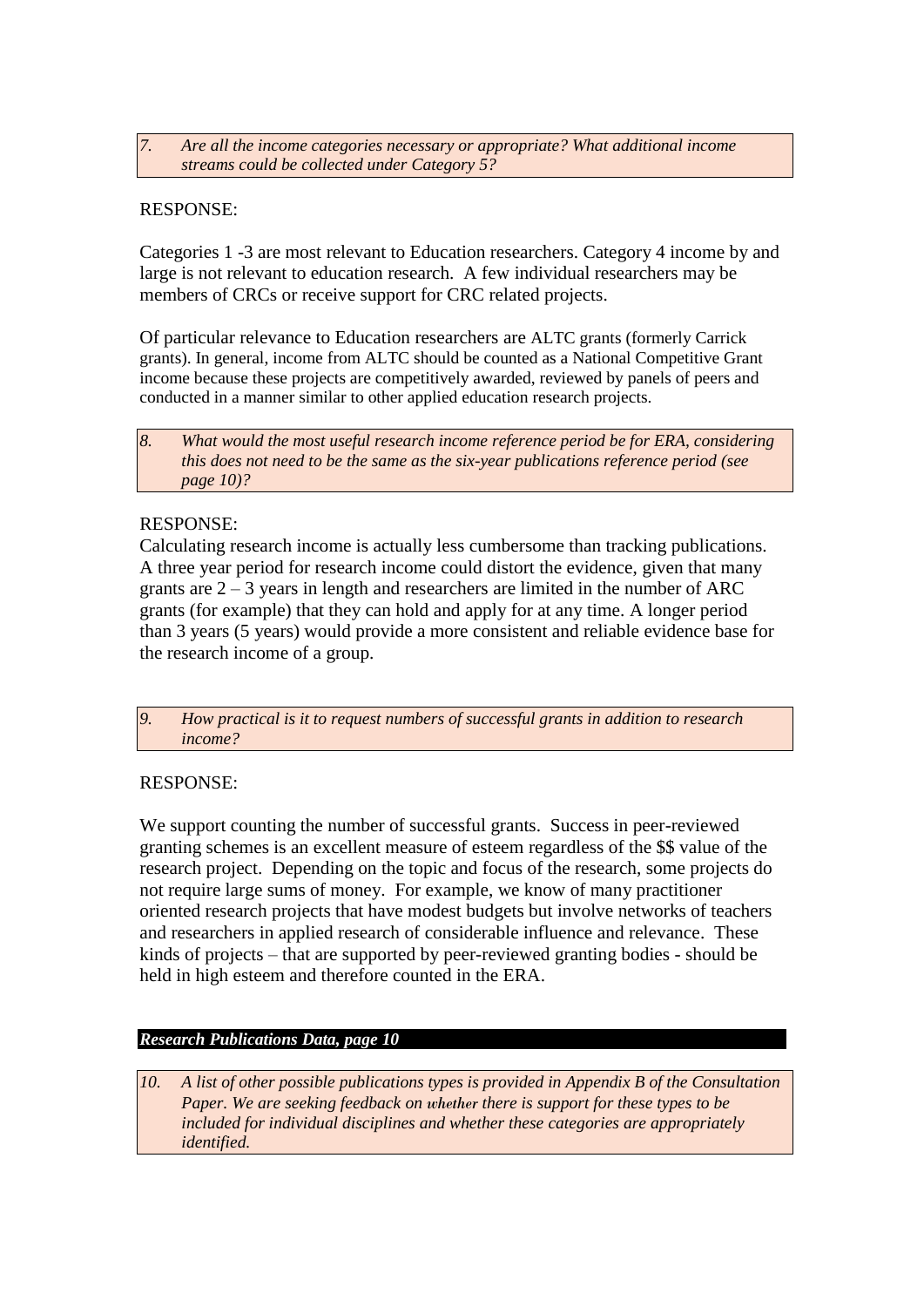### RESPONSE:

We can see that some disciplines would want to add certain types that are relevant to their practices. We have no objection to such additions in principle. The key aspect of an exercise such as this is to ensure that there is widespread agreement about the relevance and status of such publication outlets. In general we are satisfied with the 4 categories already included

### *Publication Reference Period(s), page 10*

*11. Should all non-publication data be collected over a shorter reference period? If so, what would that period be?*

## RESPONSE:

Nil Response

### *Attribution, pages 10 and 11*

*12. Please provide comment on the above approaches for attributing publications.*

### RESPONSE:

We prefer Approach 2. This approach recognises more than the individual as important in judging research excellence. Research excellence can be predicted from collective and institutional factors such as collegiality, mutual support, sharing of ideas, vibrant research and postgraduate student culture and an environment that values research excellence. Thus, attributions need to be assigned to the institutions where the person was employed at the time of submission of the publication or award of the research grant etc..

In contrast, Approach 1 implies that the individual is totally responsible for their research output. If they were very successful in one institution with a vibrant research, they would be in a position to apply for a position elsewhere. It would be a distortion to suggest that the second institution was responsible for the research output achieved at the first place of employment. Thus it is ill-advised to attribute all research outputs of a staff to their current employer, rather than to the employer and research group where the research was completed.

#### *Data Suppliers, page 12*

*13. Which citation data suppliers in your experience result in the most meaningful citation analysis for each of the disciplines?*

## RESPONSE:

We refer the committee to the AARE response to question  $13$  – we agree with their proposal and detailed analysis

#### *Research Training Data, pages 12 and 13*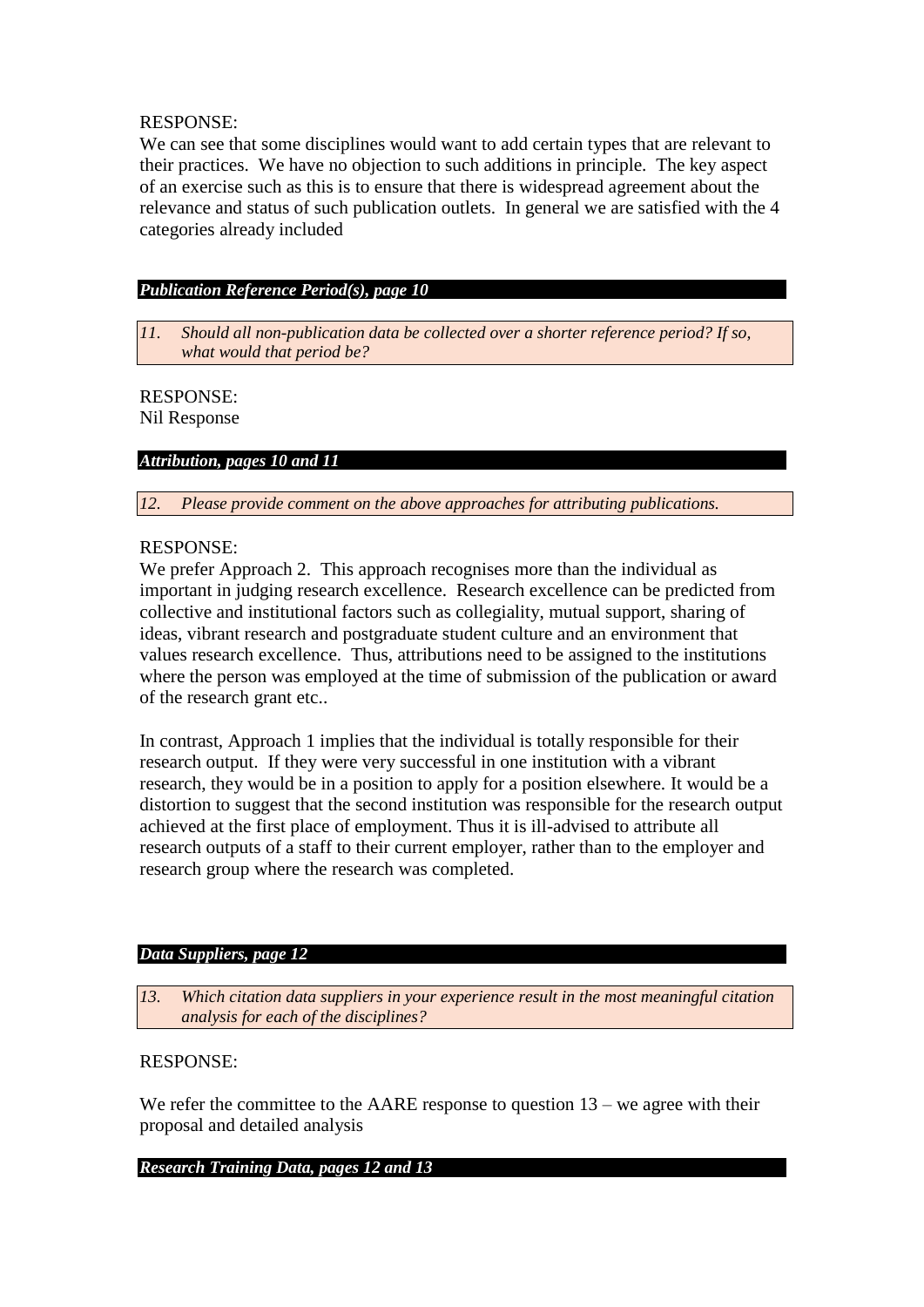#### *14. Please provide comments regarding research training indicators. Is it possible to provide HDR completions data retrospectively at the four-digit FoR level?*

### RESPONSE:

We support in principle any attempt to foreground the importance of HDR data as indicators of research excellence.

*15. Do you see value in tagging research outputs as authored by HDR students and value in the analyses this will produce?* 

#### RESPONSE:

There are practical problems in determining when a HDR author makes a transition either from being a colleague (not enrolled in a doctoral program); or to being a graduated academic. Indeed, given the part time nature of HDR enrolments in Education (80% of doctoral students in Education are P/T), people may be both students and staff at the same time. Also, an additional complication is that academics in one institution my be doctoral students in another. While for most research students, publications arising from their HDR work while enrolled would accrue to the university in which they are enrolled, many in Education would ascribe them to their employing institution. In principle we support highlighting the importance of HDR contributions to research output and excellence but can foresee some practical problems.